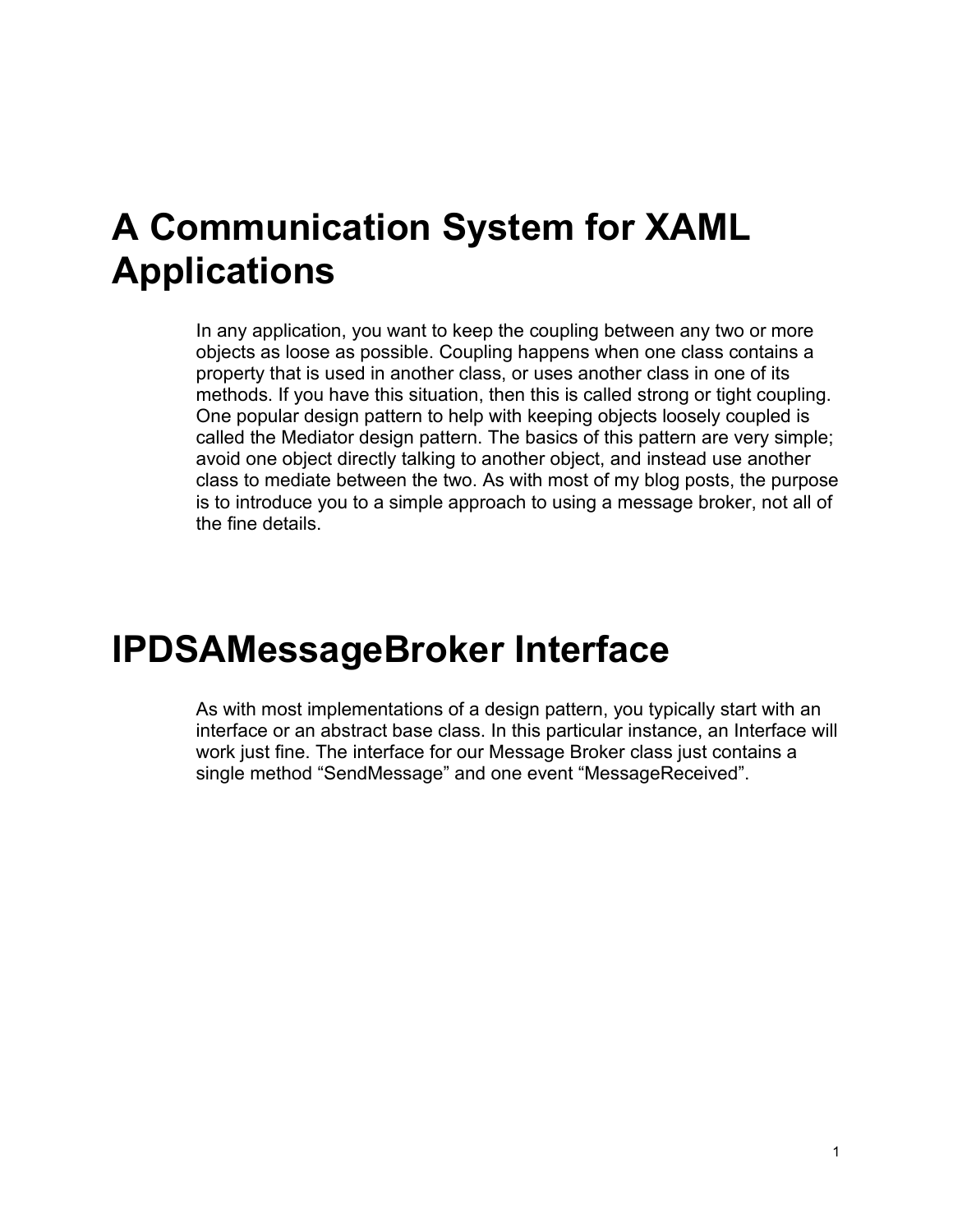```
public delegate void MessageReceivedEventHandler(
 object sender, PDSAMessageBrokerEventArgs e);
public interface IPDSAMessageBroker
{
   void SendMessage(PDSAMessageBrokerMessage msg);
  event MessageReceivedEventHandler MessageReceived;
}
```
### **PDSAMessageBrokerMessage Class**

As you can see in the interface, the SendMessage method requires a type of PDSAMessageBrokerMessage to be passed to it. This class simply has a MessageName which is a 'string' type and a MessageBody property which is of the type 'object' so you can pass whatever you want in the body. You might pass a string in the body, or a complete Customer object. The MessageName property will help the receiver of the message know what is in the MessageBody property.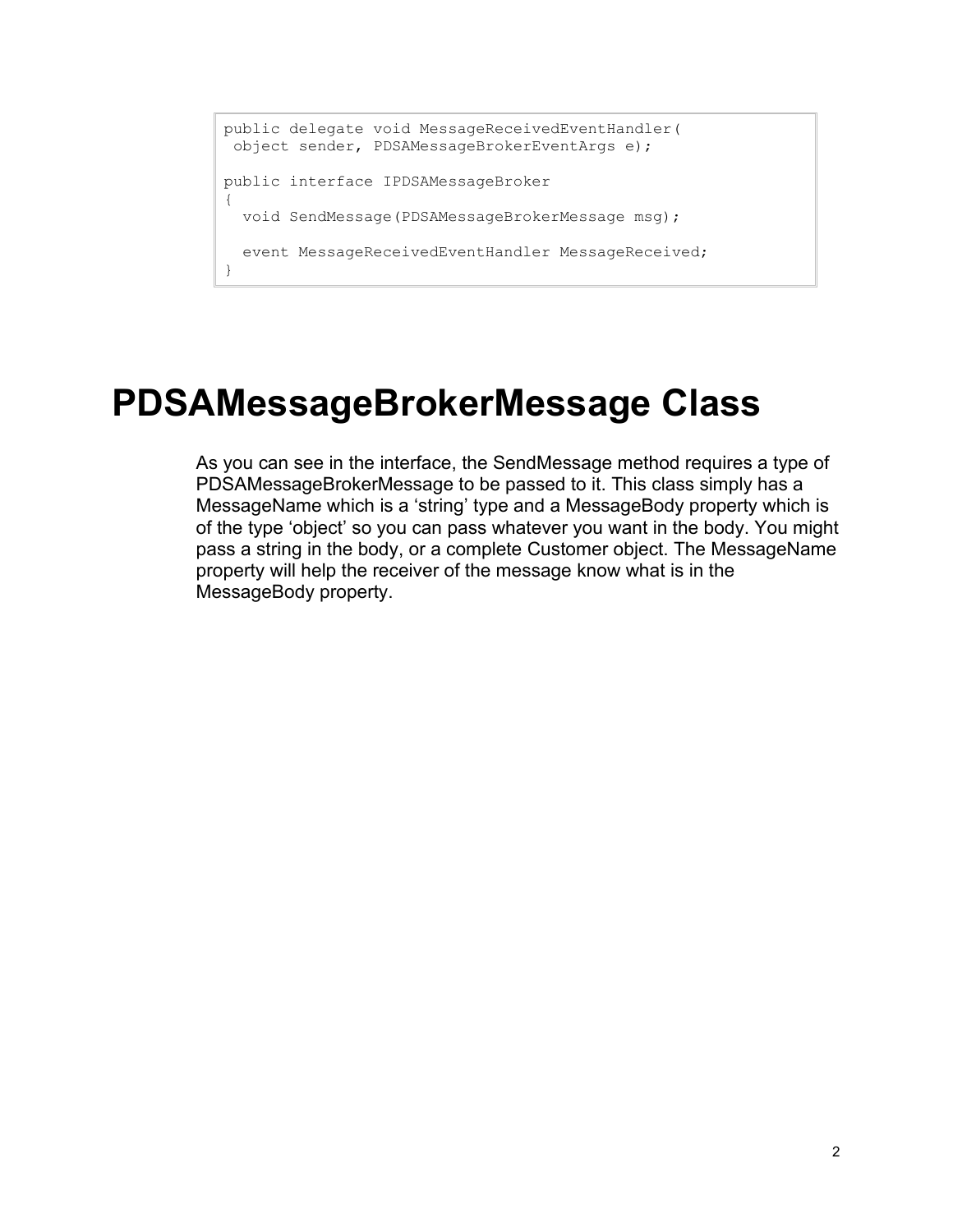```
public class PDSAMessageBrokerMessage
{
  public PDSAMessageBrokerMessage()
   {
   }
  public PDSAMessageBrokerMessage(string name, object body)
\{MessageName = name;MessageBody = body; }
  public string MessageName { get; set; }
 public object MessageBody { get; set; }
}
```
#### **PDSAMessageBrokerEventArgs Class**

As our message broker class will be raising an event that others can respond to, it is a good idea to create your own event argument class. This class will inherit from the System.EventArgs class and add a couple of additional properties. The properties are the **MessageName** and **Message**. The **MessageName** property is simply a string value. The **Message** property is a type of a PDSAMessageBrokerMessage class.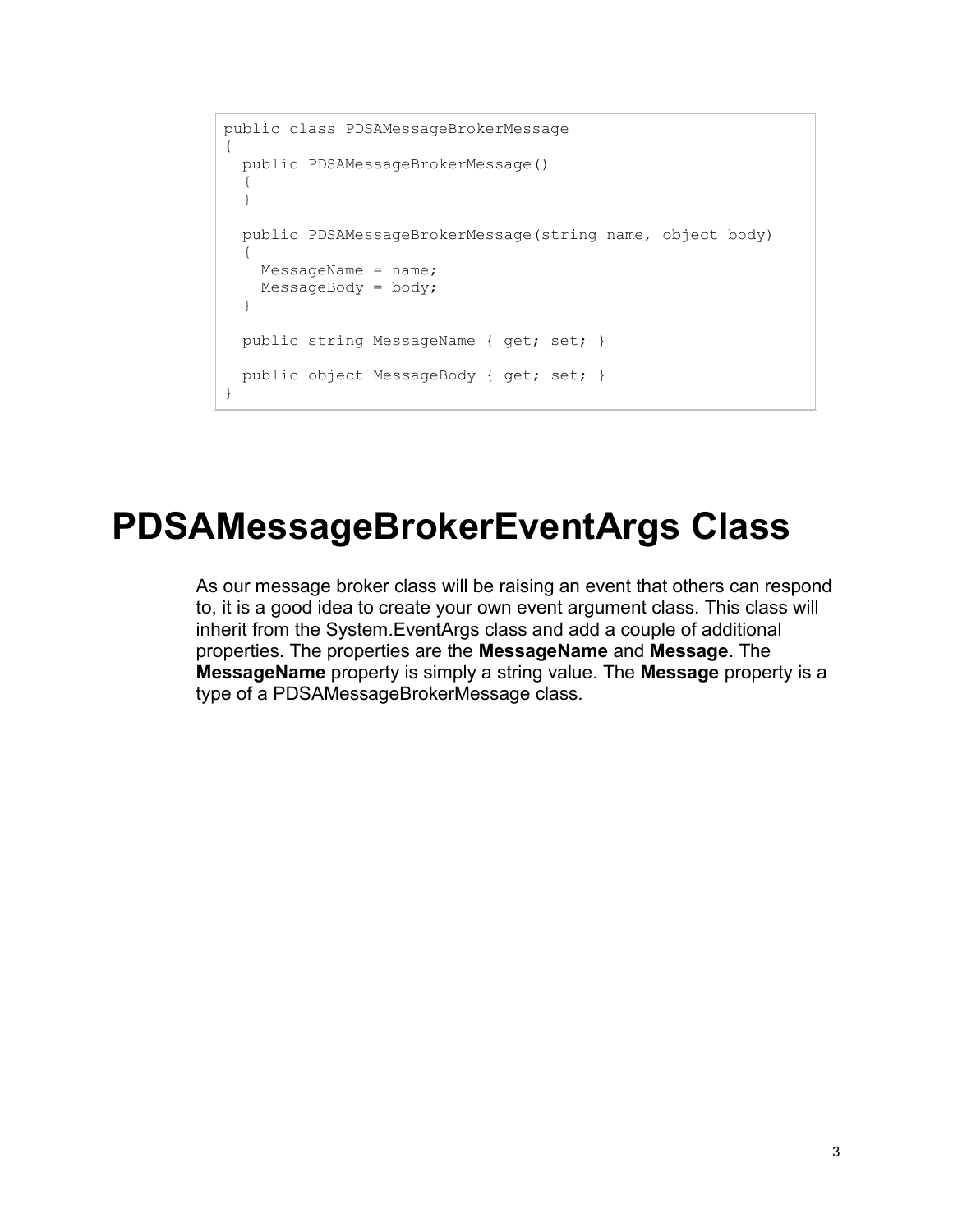```
public class PDSAMessageBrokerEventArgs : EventArgs
{
   public PDSAMessageBrokerEventArgs()
   {
   }
  public PDSAMessageBrokerEventArgs(string name, 
     PDSAMessageBrokerMessage msg)
   {
   MessageName = name;Message = msg; }
 public string MessageName { get; set; }
  public PDSAMessageBrokerMessage Message { get; set; }
}
```
#### **PDSAMessageBroker Class**

Now that you have an interface class and a class to pass a message through an event, it is time to create your actual PDSAMessageBroker class. This class implements the SendMessage method and will also create the event handler for the delegate created in your Interface.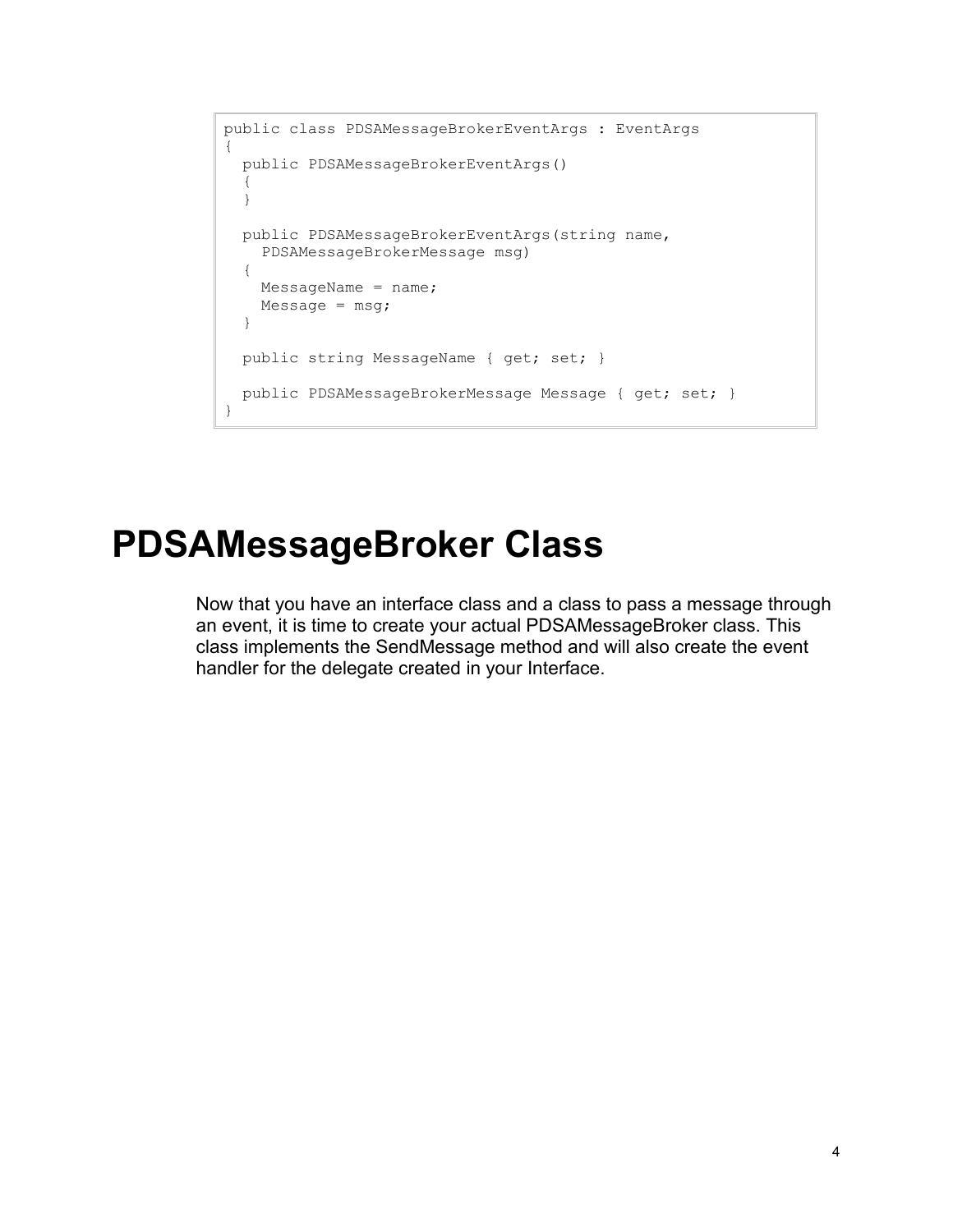```
public class PDSAMessageBroker : IPDSAMessageBroker
{
  public void SendMessage(PDSAMessageBrokerMessage msg)
\{ PDSAMessageBrokerEventArgs args;
     args = new PDSAMessageBrokerEventArgs(
      msg.MessageName, msg);
    RaiseMessageReceived(args);
   }
  public event MessageReceivedEventHandler MessageReceived;
  protected void RaiseMessageReceived(
     PDSAMessageBrokerEventArgs e)
  {
    if (null != MessageReceived)
     MessageReceived(this, e);
   }
}
```
The SendMessage method will take a PDSAMessageBrokerMessage object as an argument. It then creates an instance of a

PDSAMessageBrokerEventArgs class, passing to the constructor two items: the MessageName from the PDSAMessageBrokerMessage object and also the object itself. It may seem a little redundant to pass in the message name when that same message name is part of the message, but it does make consuming the event and checking for the message name a little cleaner – as you will see in the next section.

### **Create a Global Message Broker**

In your WPF application, create an instance of this message broker class in the App class located in the App.xaml file. Create a public property in the App class and create a new instance of that class in the OnStartUp event procedure as shown in the following code: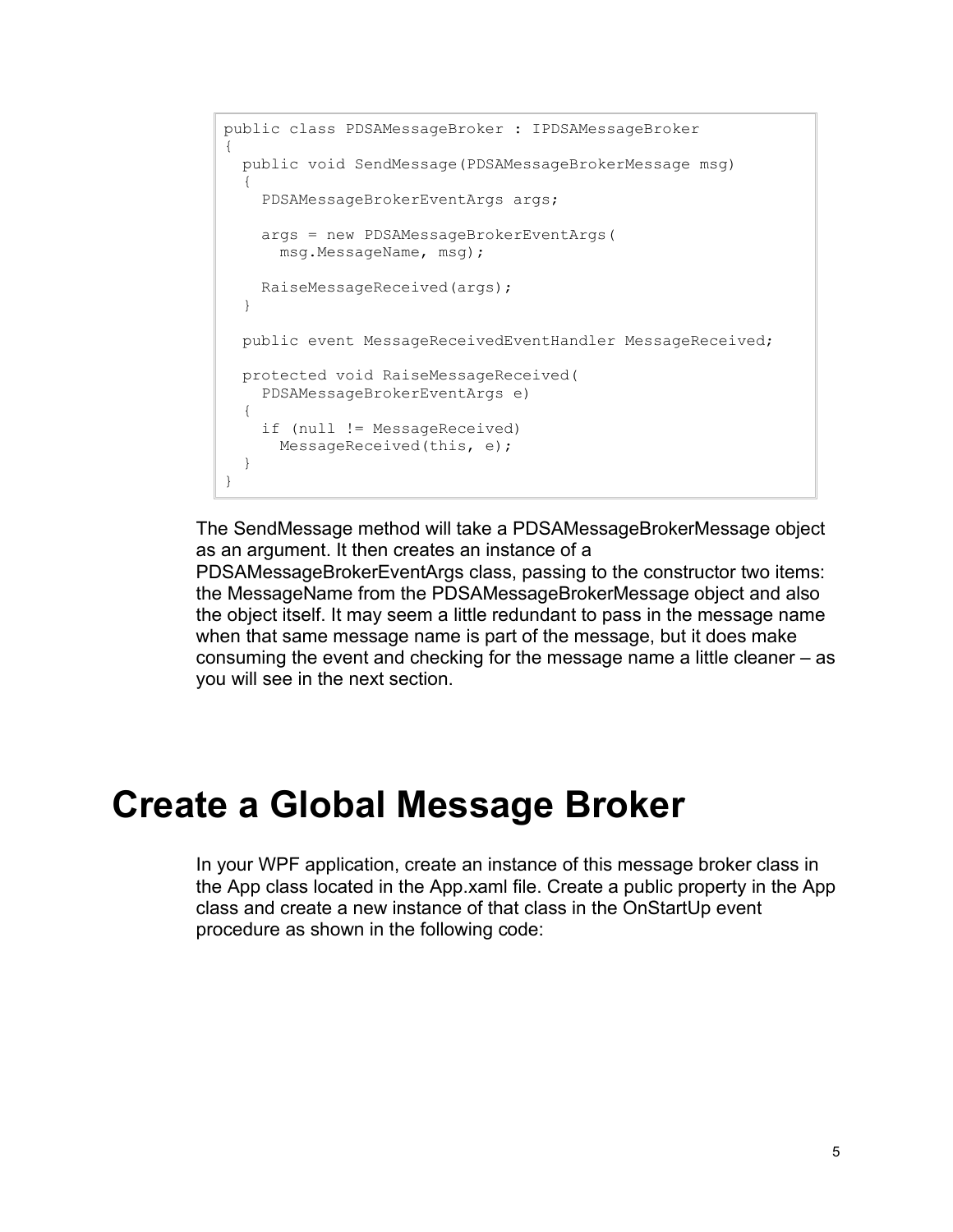```
public partial class App : Application
{
  public PDSAMessageBroker MessageBroker { get; set; }
  protected override void OnStartup(StartupEventArgs e)
   {
    base.OnStartup(e);
    MessageBroker = new PDSAMessageBroker();
   }
}
```
## **Sending and Receiving Messages**

Let's assume you have a user control that you load into a control on your main window and you want to send a message from that user control to the main window. You might have the main window display a message box, or put a string into a status bar as shown in [Figure 1.](#page-6-0)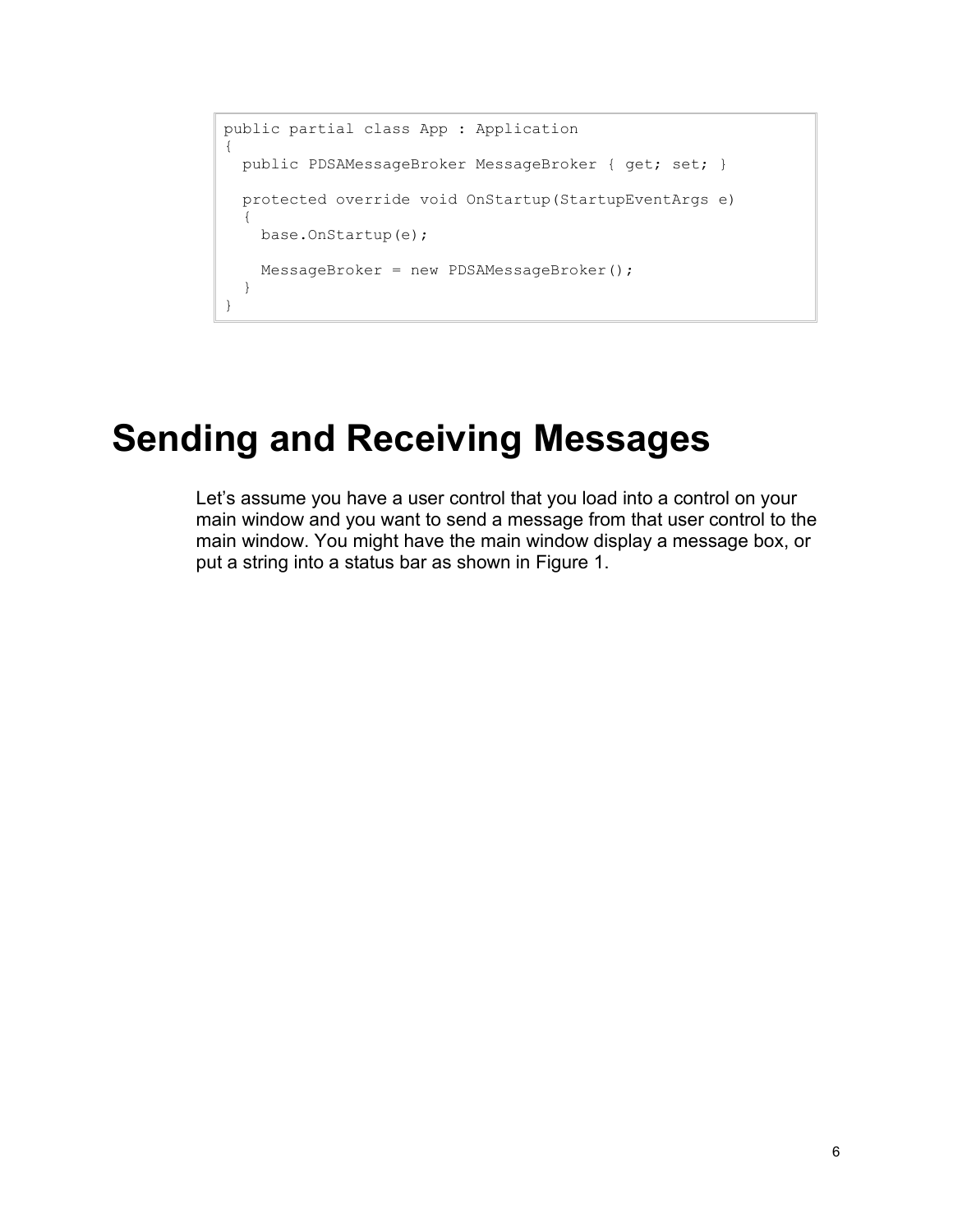| $\mathbf{x}$<br><b>KID</b><br>$\Box$<br>IE<br>Test PDSA Message Broker Class                                           |
|------------------------------------------------------------------------------------------------------------------------|
| This sample shows how to communicate between different user controls, windows<br>and view models in a WPF Application. |
| Send to Page 1<br>Page 1<br>Page 2                                                                                     |
| Raise Event using Message Broker                                                                                       |
| This is Page 1                                                                                                         |

Figure 1: The main window can receive and send messages

<span id="page-6-0"></span>The first thing you do in the main window is to hook up an event procedure to the MessageReceived event of the global message broker. This is done in the constructor of the main window:

```
public MainWindow()
{
   InitializeComponent();
   (Application.Current as App).MessageBroker.
      MessageReceived += new MessageReceivedEventHandler(
       MessageBroker MessageReceived);
}
```
One piece of code you might not be familiar with is accessing a property defined in the App class of your XAML application. Within the App.Xaml file is a class named App that inherits from the Application object. You access the global instance of this App class by using **Application.Current**. You cast Application.Current to 'App' prior to accessing any of the public properties or methods you defined in the App class. Thus, the code **(Application.Current as App).MessageBroker**, allows you to get at the MessageBroker property defined in the App class.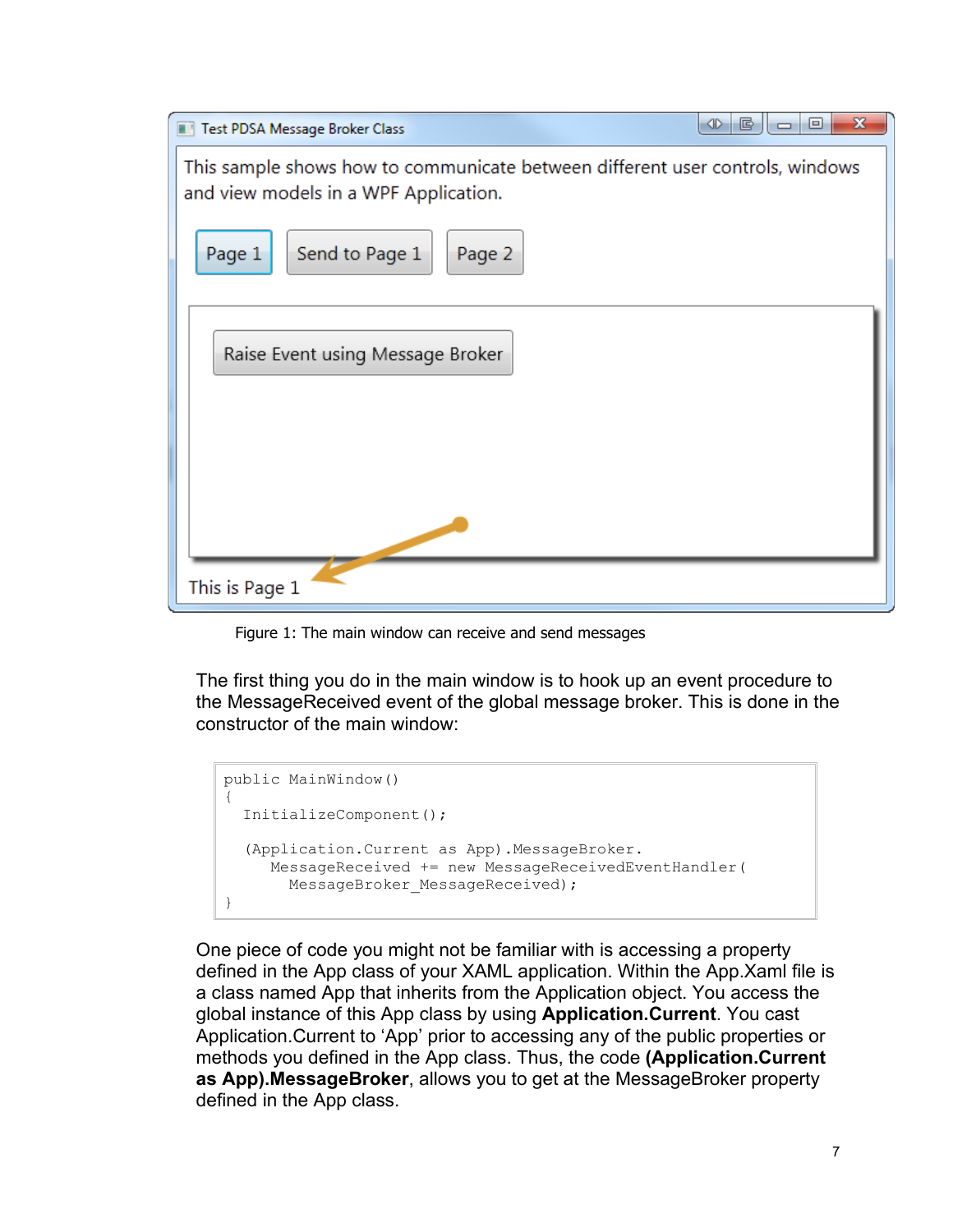In the MessageReceived event procedure in the main window (shown below) you can now check to see if the MessageName property of the PDSAMessageBrokerEventArgs is equal to "StatusBar" and if it is, then display the message body into the status bar text block control.

```
void MessageBroker MessageReceived(object sender,
   PDSAMessageBrokerEventArgs e)
{
  switch (e.MessageName)
  {
    case "StatusBar":
      tbStatus.Text = e.Message.MessageBody.ToString();
      break;
  }
}
```
In the Page 1 user control's Loaded event procedure you will send the message "StatusBar" through the global message broker to any listener using the following code:

```
private void UserControl Loaded(object sender,
RoutedEventArgs e)
{
  // Send Status Message
   (Application.Current as App).MessageBroker.
    SendMessage(new PDSAMessageBrokerMessage("StatusBar",
       "This is Page 1"));
}
```
Since the main window is listening for the message 'StatusBar', it will display the value "This is Page 1" in the status bar at the bottom of the main window.

#### **Sending a Message to a User Control**

The previous example sent a message from the user control to the main window. You can also send messages from the main window to any listener as well. Remember that the global message broker is really just a broadcaster to anyone who has hooked into the MessageReceived event.

In the constructor of the user control named ucPage1 you can hook into the global message broker's MessageReceived event. You can then listen for any messages that are sent to this control by using a similar switch-case structure like that in the main window.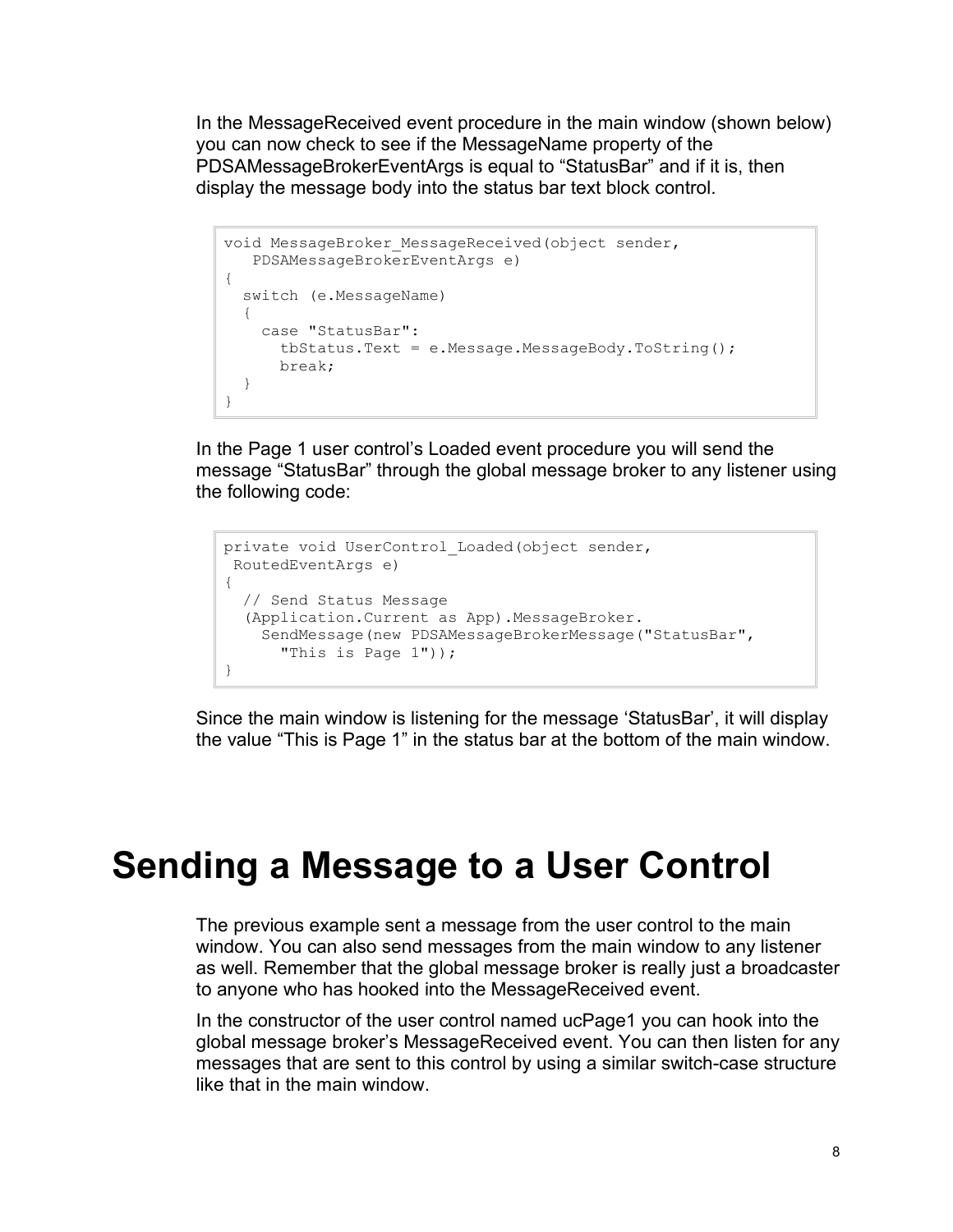```
public ucPage1()
{
  InitializeComponent();
  // Hook to the Global Message Broker
  (Application.Current as App).MessageBroker.
    MessageReceived += new MessageReceivedEventHandler(
      MessageBroker MessageReceived);
}
void MessageBroker MessageReceived(object sender,
PDSAMessageBrokerEventArgs e)
{
  // Look for messages intended for Page 1
  switch (e.MessageName)
   {
    case "ForPage1":
      MessageBox.Show(e.Message.MessageBody.ToString());
      break;
   }
}
```
Once the ucPage1 user control has been loaded into the main window you can then send a message using the following code:

```
private void btnSendToPage1_Click(object sender, 
RoutedEventArgs e)
{
  PDSAMessageBrokerMessage arg = 
    new PDSAMessageBrokerMessage();
  arg.MessageName = "ForPage1";
 arg.MessageBody = "Message For Page 1";
  // Send a message to Page 1
  (Application.Current as App).MessageBroker.SendMessage(arg);
}
```
Since the MessageName matches what is in the ucPage1 MessageReceived event procedure, ucPage1 can do anything in response to that event. It is important to note that when the message gets sent it is sent to all MessageReceived event procedures, not just the one that is looking for a message called "ForPage1". If the user control ucPage1 is not loaded and this message is broadcast, but no other code is listening for it, then it is simply ignored.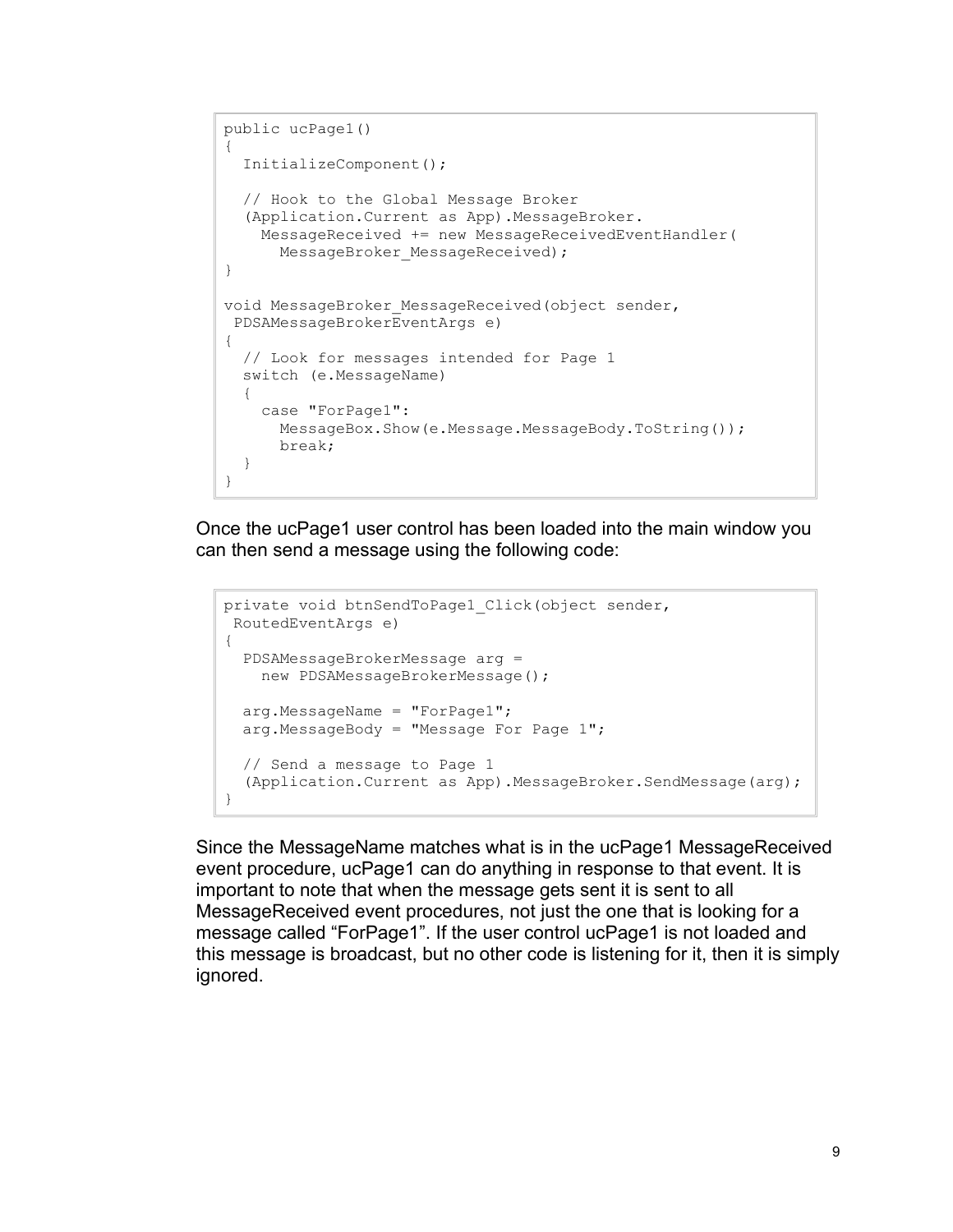### **Remove Event Handler**

In each class where you add an event handler to the MessageReceived event you need to make sure to remove those event handlers when you are done. Failure to do so can cause a strong reference to the class and thus not allow that object to be garbage collected. In each of your user control's make sure in the Unloaded event to remove the event handler.

```
private void UserControl Unloaded (object sender,
RoutedEventArgs e)
{
 if ( MessageBroker != null)
   MessageBroker.MessageReceived -=
        MessageBroker MessageReceived;
}
```
### **Problems with Message Brokering**

As with most "global" classes or classes that hook up events to other classes, garbage collection is something you need to consider. Just the simple act of hooking up an event procedure to a global event handler creates a reference between your user control and the message broker in the App class. This means that even when your user control is removed from your UI, the class will still be in memory because of the reference to the message broker. This can cause messages to still being handled even though the UI is not being displayed. It is up to you to make sure you remove those event handlers as discussed in the previous section. If you don't, then the garbage collector cannot release those objects.

Instead of using events to send messages from one object to another you might consider registering your objects with a central message broker. This message broker now becomes a collection class into which you pass an object and what messages that object wishes to receive. You do end up with the same problem however. You have to un-register your objects; otherwise they still stay in memory. To alleviate this problem you can look into using the WeakReference class as a method to store your objects so they can be garbage collected if need be. Discussing Weak References is beyond the scope of this post, but you can look this up on the web.